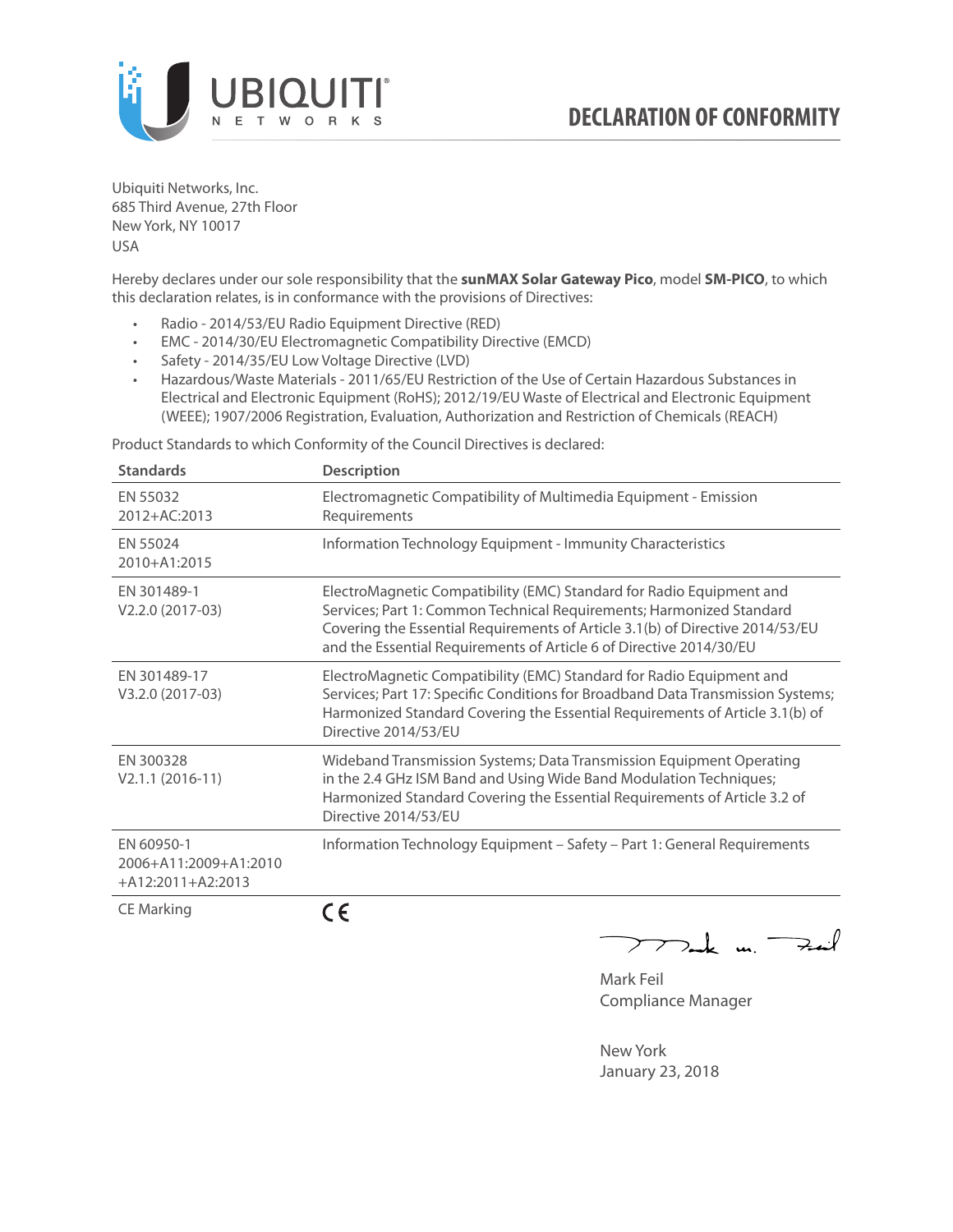

# **български** [Bulgarian]

С настоящото UBIQUITI NETWORKS декларира, че този тип радиосъоръжение SM-PICO е в съответствие с Директива 2014/53/ЕС.

## **Hrvatski** [Croatian]

UBIQUITI NETWORKS ovime izjavljuje da je radijska oprema tipa SM-PICO u skladu s Direktivom 2014/53/EU.

## **Čeština** [Czech]

Tímto UBIQUITI NETWORKS prohlašuje, že typ rádiového zařízení SM-PICO je v souladu se směrnicí 2014/53/EU.

### **Dansk** [Danish]

Hermed erklærer UBIQUITI NETWORKS, at radioudstyrstypen SM-PICO er i overensstemmelse med direktiv 2014/53/EU.

# **Nederlands** [Dutch]

Hierbij verklaar ik, UBIQUITI NETWORKS, dat het type radioapparatuur SM-PICO conform is met Richtlijn 2014/53/EU.

### **English**

Hereby, UBIQUITI NETWORKS declares that the radio equipment type SM-PICO is in compliance with Directive 2014/53/EU.

## **Eesti keel** [Estonian]

Käesolevaga deklareerib UBIQUITI NETWORKS, et käesolev raadioseadme tüüp SM-PICO vastab direktiivi 2014/53/EL nõuetele.

### **Suomi** [Finnish]

UBIQUITI NETWORKS vakuuttaa, että radiolaitetyyppi SM-PICO on direktiivin 2014/53/EU mukainen.

### **Français** [French]

Le soussigné, UBIQUITI NETWORKS, déclare que l'équipement radioélectrique du type SM-PICO est conforme à la directive 2014/53/UE.

### **Deutsch** [German]

Hiermit erklärt UBIQUITI NETWORKS, dass der Funkanlagentyp SM-PICO der Richtlinie 2014/53/EU entspricht.

## **Ελληνικά** [Greek]

Με την παρούσα ο/η UBIQUITI NETWORKS, δηλώνει ότι ο ραδιοεξοπλισμός SM-PICO πληροί την οδηγία 2014/53/ΕΕ.

### **Magyar** [Hungarian]

UBIQUITI NETWORKS igazolja, hogy a SM-PICO típusú rádióberendezés megfelel a 2014/53/EU irányelvnek.

### **Íslenska** [Icelandic]

Hér með lýsir UBIQUITI NETWORKS yfir því að SM-PICO er í samræmi við tilskipun 2014/53/ESB.